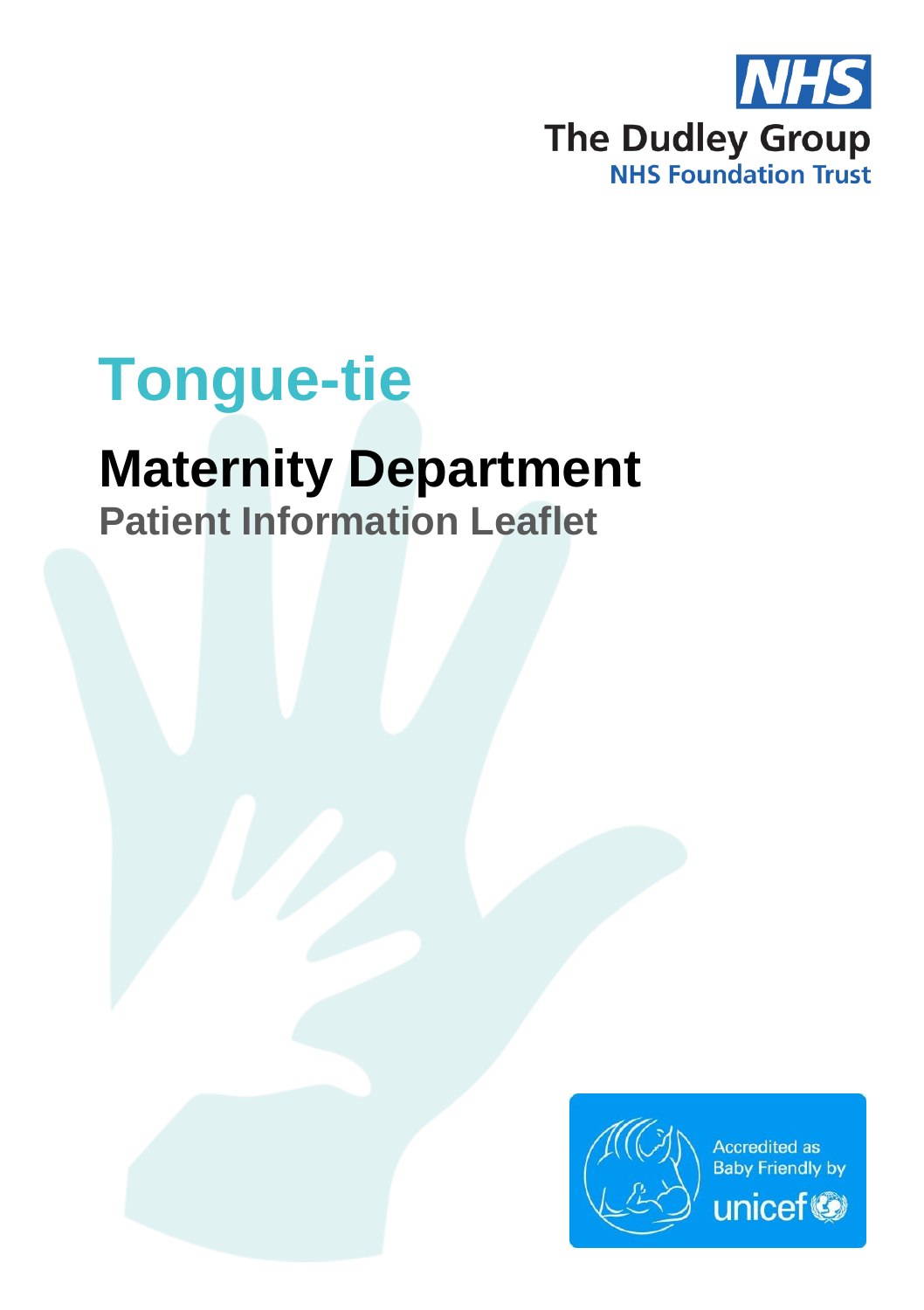### **What is tongue-tie?**

Some babies are born with a tight piece of skin between the underside of their tongue and the bottom of their mouth (lingual frenulum), this is known as a tongue-tie. The medical name of tongue-tie is ankyloglossia. See figures 1 and 2 for examples of tongue-tie.



Figures 1 and 2 show examples of tongue-tie

During a baby's development this piece of skin is there to guide the formation of their mouth. As a woman approaches the end of pregnancy, the membrane normally thins and by the time the baby is born, the membrane loosely attaches the tongue to the base of the mouth.

In babies with tongue-tie, this piece of skin is unusually short and tight, restricting the tongue's movement.

This happens for a range of reasons, for example, when babies are born early or if there is a family history of tongue-tie. It occurs more commonly in boys than girls.

### **How may tongue-tie affect my baby?**

The presence of a tongue-tie may not affect your baby at all; however, some babies may have difficulty feeding.

If your baby has a tongue-tie that is causing a feeding problem, they may be referred to a tongue-tie practitioner at The Dudley Group NHS Foundation Trust. This is a midwife who has specialist training in tongue-tie assessment and division.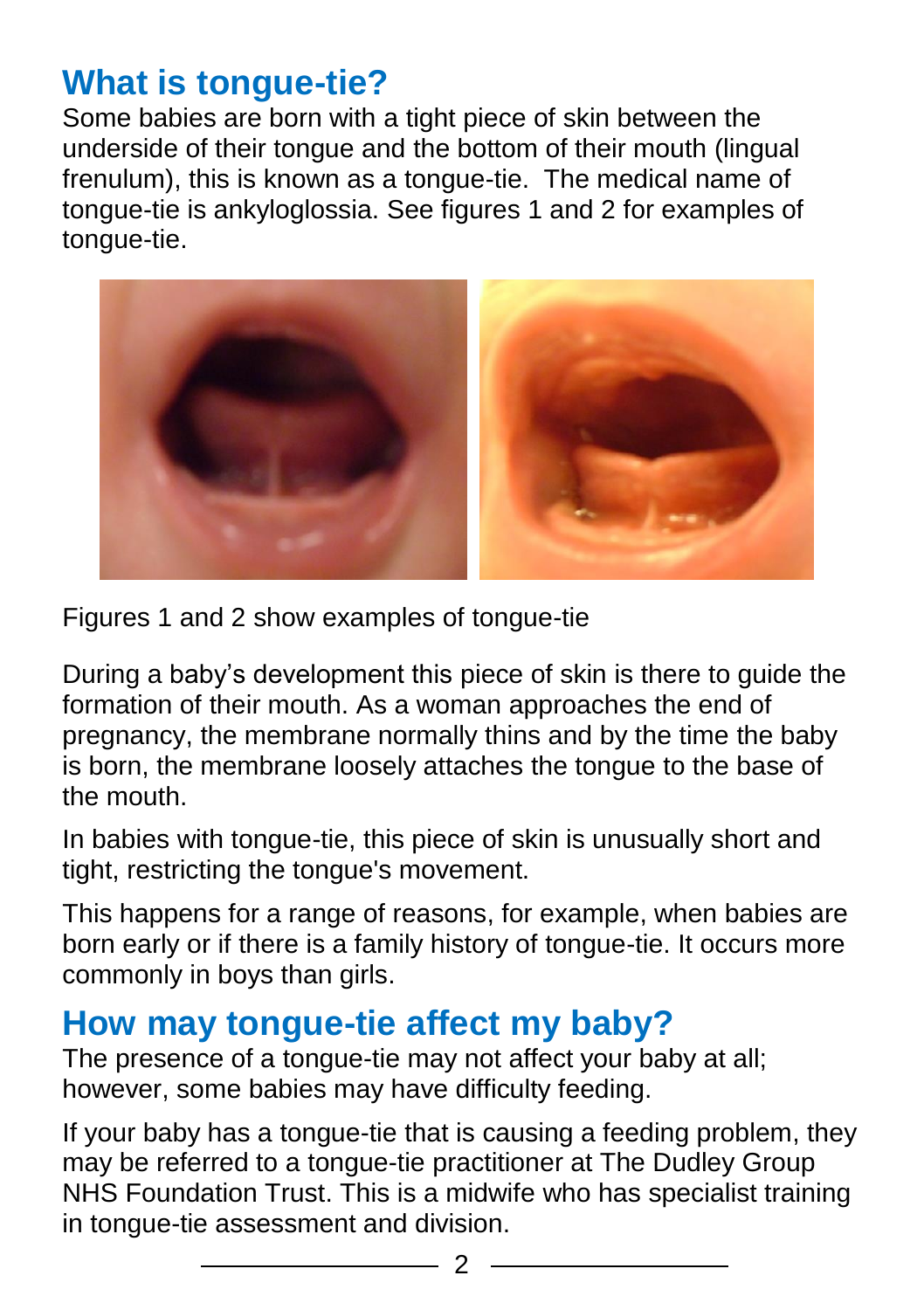### **How may my baby's feeding be affected?**

Tongue-tie can affect both breastfeeding and bottle feeding. If this happens, midwives, health visitors and feeding support workers are available to help you.

### **Possible effects on breastfeeding**

To breastfeed successfully, the baby needs to latch on to both the breast tissue and nipple, and their tongue needs to cover the lower gum so the nipple is protected from damage. A tongue-tie can prevent the baby's tongue from moving properly during this process and can cause a range of breastfeeding problems.

If your baby is breastfeeding and has a tongue-tie they may:

- Have difficulty latching on to your breast
- Have difficulty in staying latched on to your breast
- Be feeding for a long time
- Become tired and fall asleep during feeds
- Be unsettled and seem hungry
- Not gain weight as expected
- Make clicking noises
- Suffer with colic, wind, hiccoughs
- Have reflux (vomiting after feeds)

If the tongue-tie is affecting breastfeeding, you may have:

- Sore nipples
- Misshapen nipples after feeding
- Lumps in your breast (blocked ducts)
- Pain, swelling and/or redness of the breast and possibly flu-like symptoms (mastitis)
- A low or decreasing supply of milk
- Breasts that do not feel emptied after feeding

These problems may be due to the way your baby is feeding and not just because a tongue-tie is present. Your midwife, health visitor or breastfeeding support worker can advise you on breastfeeding and on the way your baby is positioned during feeds.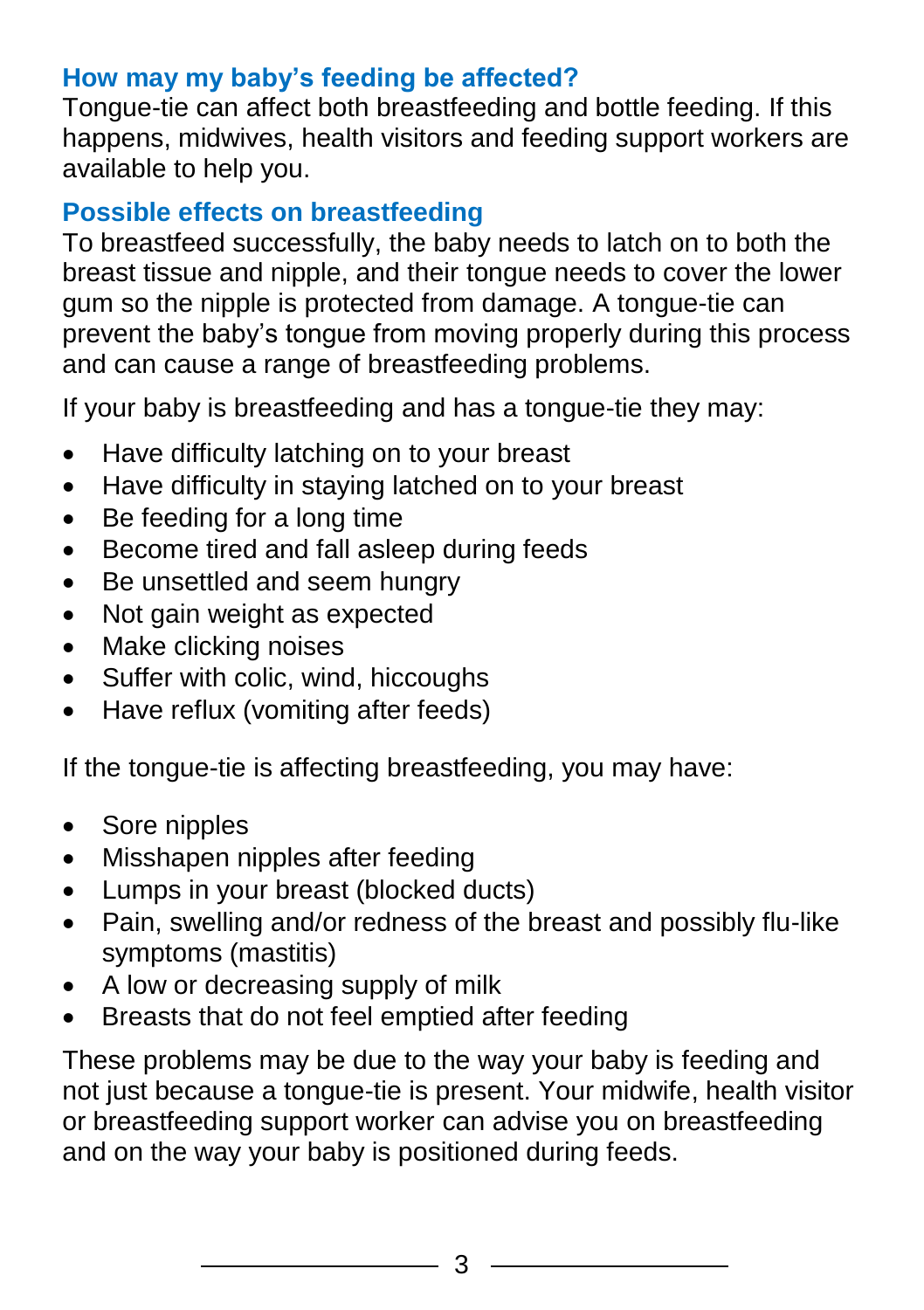### **Possible effects on bottle feeding**

Tongue-tie may also affect your baby's feeding if they are bottle-fed. They may:

- Find it difficult to bottle feed
- Take a long time to feed
- Drink only small amounts
- Dribble a lot of milk during feeds
- Make clicking noises
- Have colic, wind, hiccoughs
- Have reflux (vomiting after feeds)

In addition, they may not be able to keep a dummy in (if you are using one).

### **What are the treatment options for tongue-tie?**

If your baby has been diagnosed with a tongue-tie **that is affecting their feeding,** you will need to decide how it should be treated.

To help you make this decision, you may be referred to a tongue-tie practitioner. They will assess your baby and discuss the following with you:

- The way your baby's tonque moves
- The way the your baby is feeding
- What happens next

You then have some options but you do not need to make a decision straight away:

- You can agree for your baby to have their tongue-tie divided. The medical name for this is a frenulotomy.
- You can decide not to have your baby's tongue-tie divided.

In either case, we will give you information about how you can get support in your area with feeding your baby.

#### **What happens if my baby does not have their tongue-tie divided?**

Part of the tongue-tie may separate on its own, either in childhood or in adulthood. It may be beneficial to seek feeding support in your local area to ensure feeding continues to go well.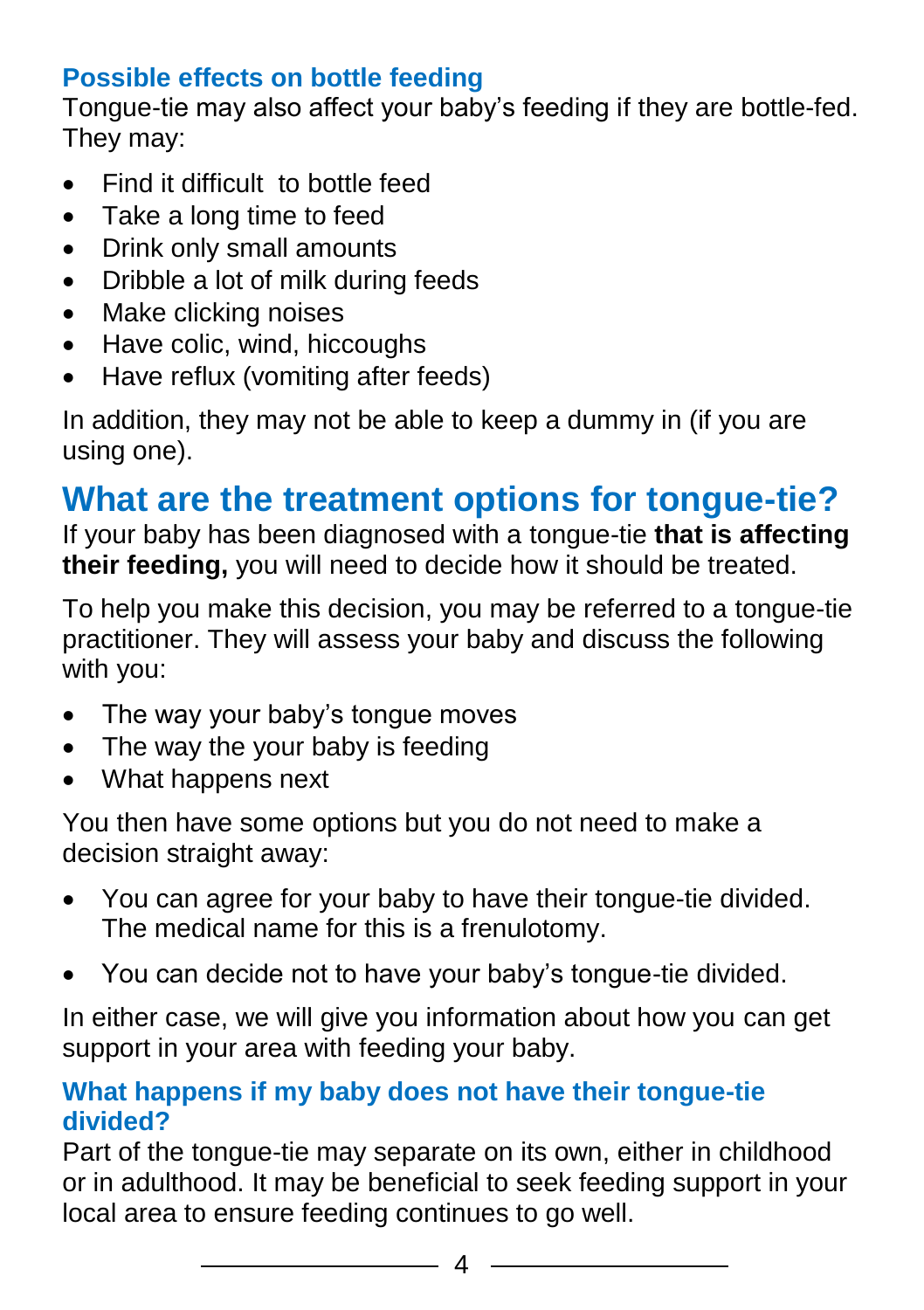### **What if I change my mind?**

If at a later date you decide you would like your baby to be assessed and considered for a frenulotomy, you can organise this as follows:

For babies up to 10 weeks old (from your expected date of delivery) Email the tongue-tie clinic at the following address: [tonguetie.assessment@nhs.net](mailto:tonguetie.assessment@nhs.net)

A tongue-tie practitioner will contact you within seven days of receiving your email to arrange an appointment at the tongue-tie clinic.

To have an appointment at the tongue-tie clinic, your baby must be fit and well and not awaiting any investigations or follow up hospital appointments, or be on any medication. If you have an appointment and your baby becomes unwell or is being treated for thrush, please contact the tongue-tie clinic to rearrange the appointment. We recommend at least 48 hours in-between your baby having their immunisations and a tongue-tie division.

For babies over 10 weeks old (from your expected date of delivery) You can either:

- Ask your GP to refer your baby to an Ear, Nose and Throat (ENT) specialist consultant at your local hospital or
- Find a local specialist tongue-tie practitioner on the Association of Tongue-tie Practitioners' website on: <http://www.tongue-tie.org.uk/index.html>

### **What happens during a tongue-tie division?**

A tongue-tie division is a simple and quick procedure. It is usually performed as an outpatient in the tongue-tie clinic, but in exceptional circumstances, it may be performed whilst you are on the maternity ward.

Your baby will be wrapped in a towel to keep them still. They will then be placed on a firm surface, a member of staff will support your baby's head and a light will be used to look into your baby's mouth.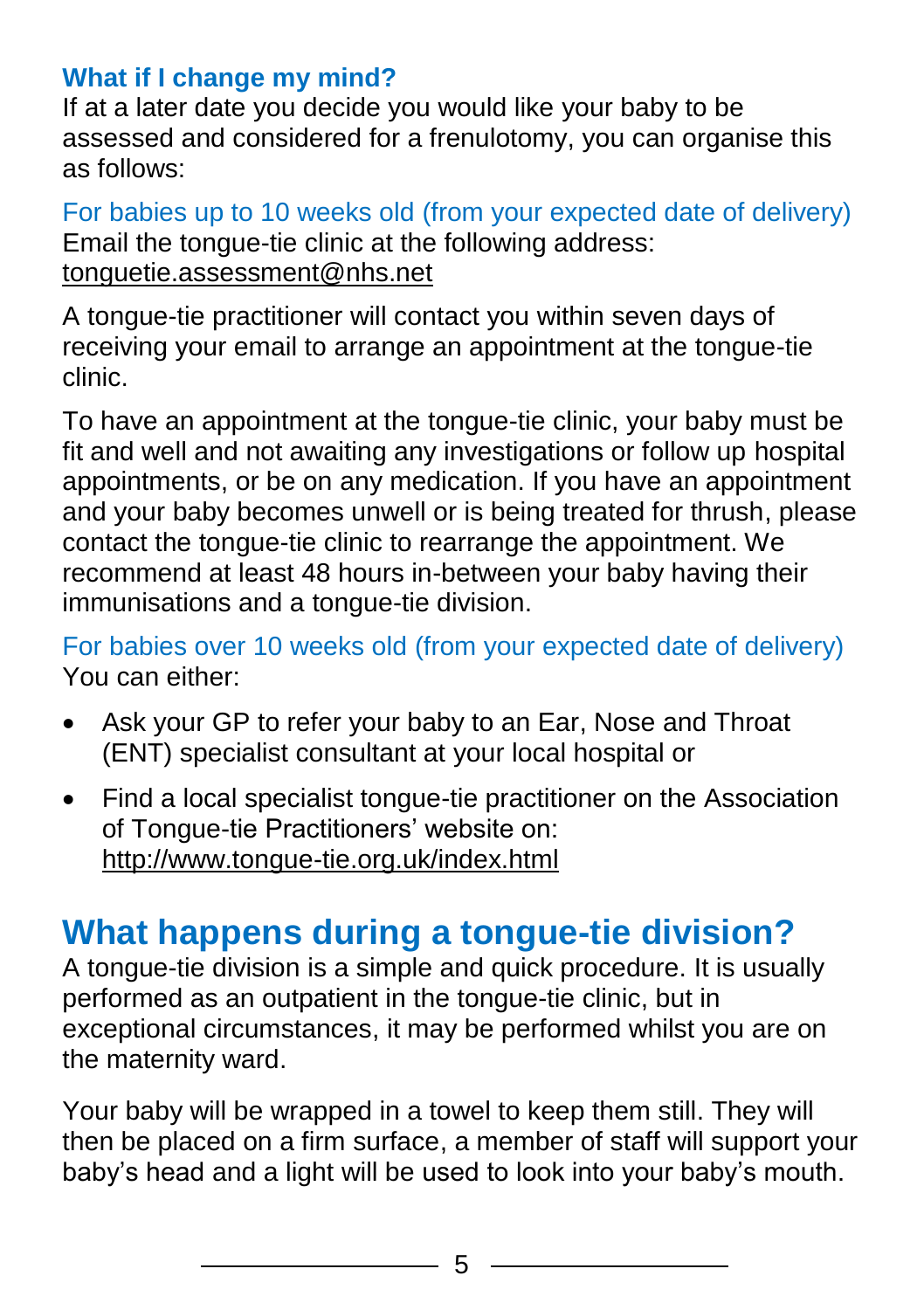Sterile, curved scissors are used to cut the tongue-tie. You will be able to be with your baby at all times.

Your baby may cry during the procedure and afterwards for a short time and there will be a small amount of bleeding when the tonguetie is cut.

### **What happens after the procedure?**

When the tongue-tie has been cut, it opens into a diamond shape at the base of the tongue. This seals over quickly and then becomes a white patch which looks a bit like an ulcer. This gradually gets smaller and heals over a period of one to two weeks. If your baby is jaundiced, it will be yellow.

After the frenulotomy, you will offer your baby a feed. For most babies, there is an immediate improvement in feeding although it may take longer in some babies.

### **What are the risks of a frenulotomy?**

#### **Pain**

This may be an uncomfortable procedure for you baby. Immediately after the procedure, babies should be offered a feed. This is a way you can give comfort to your baby. Babies can be unsettled for 24 to 48 hours after the frenulotomy. In some cases your baby may need pain relief.

#### **Pain relief options available:**

**For babies under eight weeks:** Paracetamol medicine may be used if prescribed by a GP.

**For babies over eight weeks:** Paracetamol (e.g. Calpol) can be given without a prescription (always read the label and do not exceed the recommended dose).

#### **Bleeding**

There is usually only a little bleeding following a frenulotomy. Feeding your baby as soon as possible after the procedure helps to stop this by calming your baby and putting pressure on the frenulotomy wound site.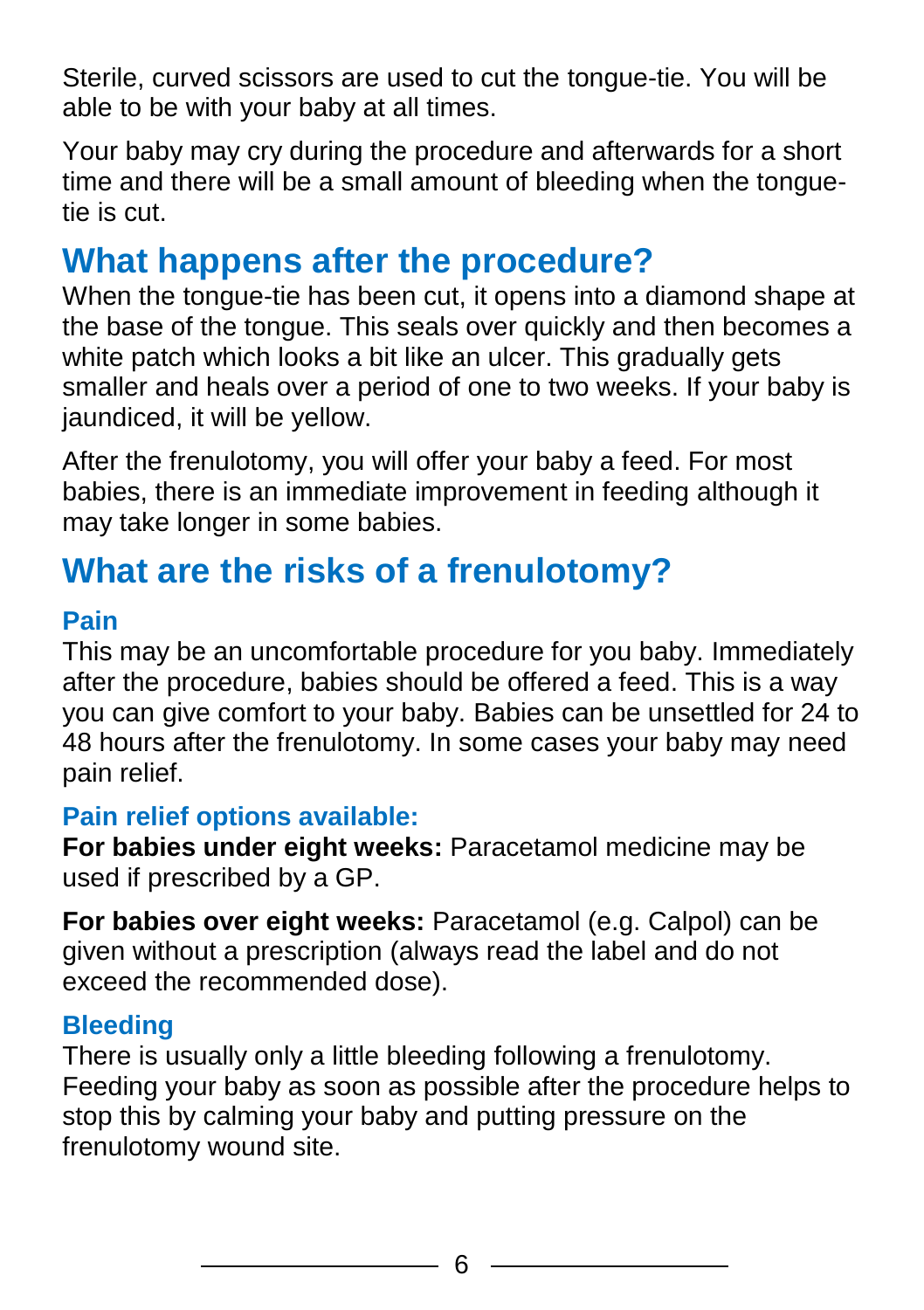Before you leave the clinic, the tongue-tie practitioner will check that the bleeding has stopped and give you a link to an information leaflet on caring for your baby after a tongue-tie division. This will include information about what to do if your baby's frenulotomy site starts to bleed when you are at home.

#### **Risk of damage to other structures**

There is a small risk of accidental damage to the structures surrounding the frenulum. However, this is an extremely rare complication. Babies are wrapped in a towel with their head supported to prevent movement during the procedure.

### **Infection**

As with any operation, there is a small risk of infection. After the procedure, if your baby shows any signs of infection such as a high temperature, not feeding well and they are unsettled, it is important to contact your GP for advice.

#### **Reformation**

In some babies, the tongue-tie may reform. When this happens, parents report that the improvements in feeding symptoms shown after the frenulotomy start to get worse again. If you are concerned about this, you should either:

 Contact a tongue-tie practitioner on the following email address: [tonguetie.assessment@nhs.net](mailto:tonguetie.assessment@nhs.net)

They will contact you within seven days of receiving your email.

**or**

 You can contact your health visitor, community midwife or general practitioner (GP).

### **Potential relearning of how to feed**

Most parents report an immediate improvement in feeding problems after a frenulotomy has been performed. However, some babies do take a period of time to relearn how to latch to the nipple or teat more effectively. It is important to access local feeding support to ensure your baby is learning to attach well to the breast after a frenulotomy.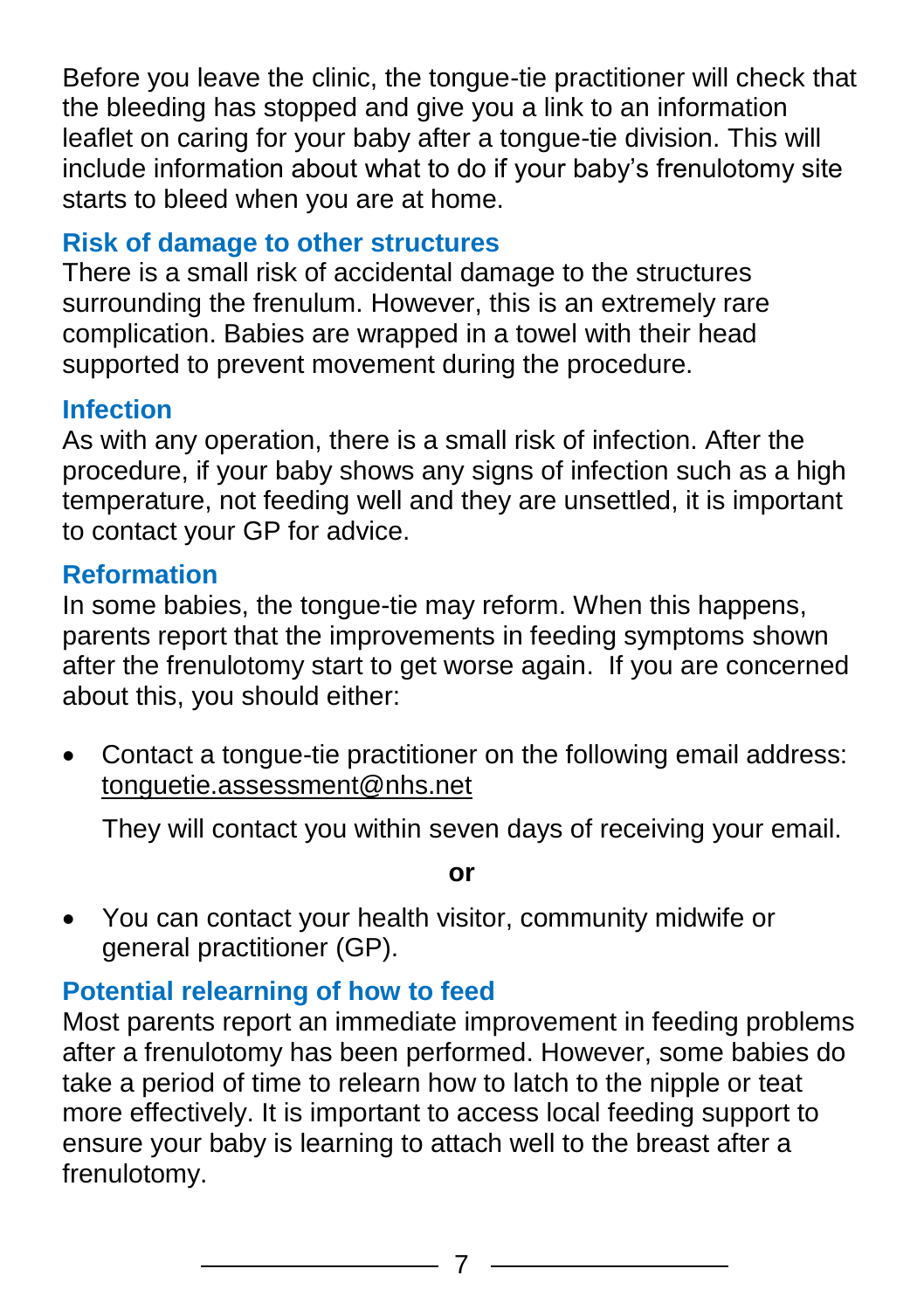### **How do I care for my baby after a frenulotomy?**

You should care for your baby as normal. Some research suggests that it may help your baby's tongue movement and reduce the risk of reformation if you encourage your baby to poke its tongue out. The midwife who performs the frenulotomy will discuss this with you after the procedure.

### **Can I find out more?**

You can find out more from the following web links:

- NICE Guideline available at [www.nice.org.uk/IPG149publicinfo](http://www.nice.org.uk/IPG149publicinfo)
- Association of Tongue-tie Practitioners [www.tongue-tie.org.uk](http://www.tongue-tie.org.uk/)
- UNICEF<http://www.unicef.org.uk/BabyFriendly/> (search for tongue-tie)
- Milk Matters [http://milkmatters.org.uk/international-service](http://milkmatters.org.uk/international-service-tongue-tie-talk/)[tongue-tie-talk/](http://milkmatters.org.uk/international-service-tongue-tie-talk/)
- La Leche League GB<http://www.laleche.org.uk/>
- Breastfeeding Network <http://www.breastfeedingnetwork.org.uk/>
- Association of Breastfeeding Mothers <http://abm.me.uk/frenulotomy-tongue-tie-release/>
- Baby Centre<http://www.babycentre.co.uk/a552046/tongue-tie>
- NHS Choices [http://www.nhs.uk/Conditions/tongue](http://www.nhs.uk/Conditions/tongue-tie/Pages/Introduction.aspx)[tie/Pages/Introduction.aspx](http://www.nhs.uk/Conditions/tongue-tie/Pages/Introduction.aspx)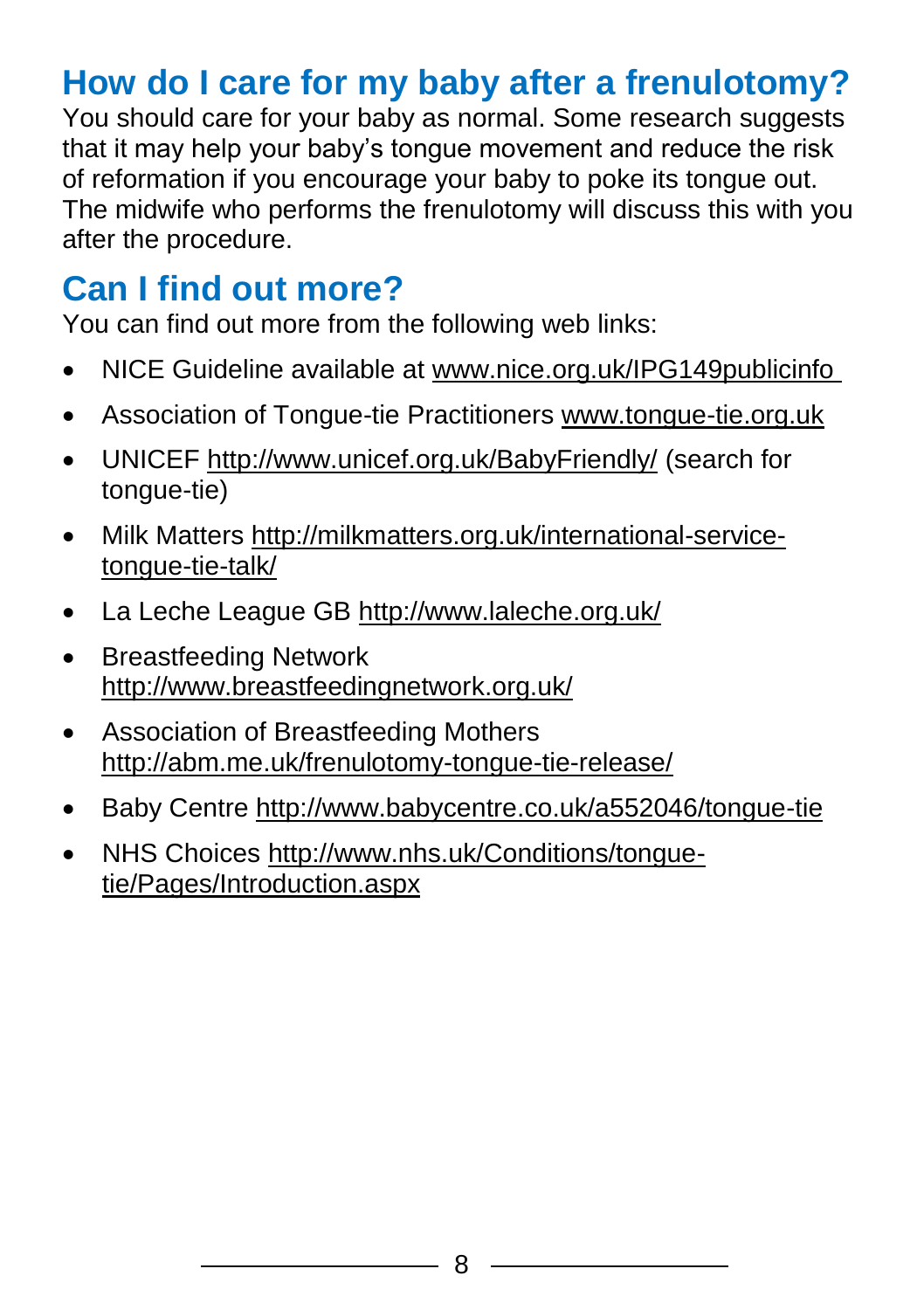### **Contact information**

If you have any questions, or if there is anything you do not understand about this leaflet, please contact:

A tongue-tie practitioner. To do this, call 01384 456111 ext. 3887 or the Russells Hall Hospital switchboard on 01384 456111 and ask them to bleep the tongue-tie practitioner on bleep 5050. The service is available on clinic days, which are 9am to 5pm on Mondays, Wednesdays and Fridays.

For non-urgent queries you can email a tongue-tie practitioner at: [tonguetie.assessment@nhs.net](mailto:tonguetie.assessment@nhs.net)

We aim to contact you within seven days.

**This leaflet can be downloaded or printed from:** [http://dgft.nhs.uk/services-and-wards/maternity/maternity](http://dgft.nhs.uk/services-and-wards/maternity/maternity-information-leaflets/)[information-leaflets/](http://dgft.nhs.uk/services-and-wards/maternity/maternity-information-leaflets/)

If you have any feedback on this patient information leaflet, please email patient.information@nhs.net